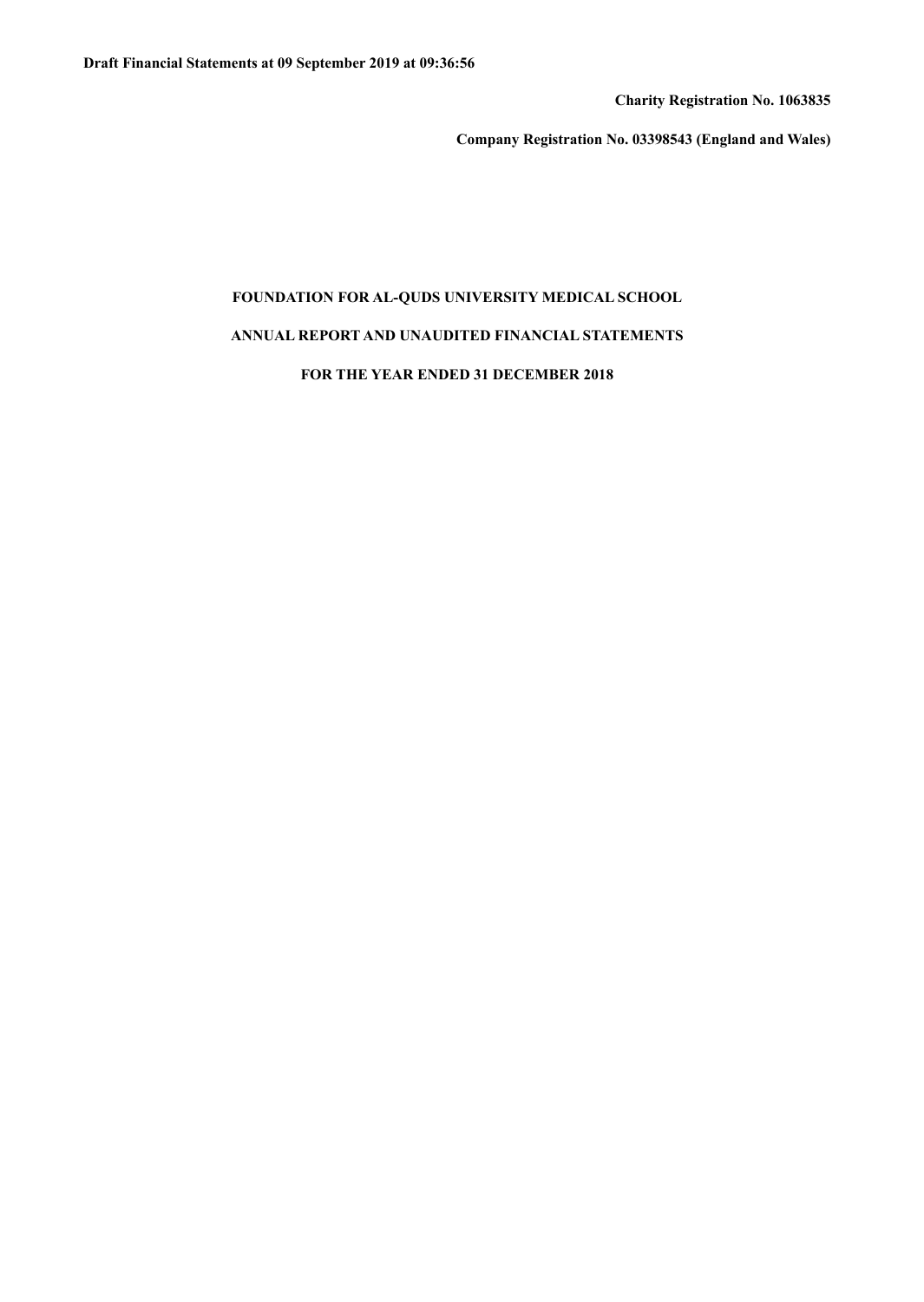# **LEGALAND ADMINISTRATIVE INFORMATION**

| <b>Trustees</b>          | Dr A Massoud<br>Mr K Dawas<br>Mr N Tamimi<br>Dr L Nashef<br>Mr M Bustami |                         |
|--------------------------|--------------------------------------------------------------------------|-------------------------|
|                          | Dr R Charif                                                              |                         |
|                          | Dr A Awwad                                                               |                         |
|                          | Dr A Misbahuddin                                                         | (Appointed 5 June 2018) |
|                          | Mr N Serougi                                                             | (Appointed 13 May 2018) |
| Secretary                | Mrs R M Leonard                                                          |                         |
| <b>Charity number</b>    | 1063835                                                                  |                         |
| Company number           | 03398543                                                                 |                         |
| <b>Registered office</b> | 10 Queen Street Place<br><b>First Floor</b><br>London<br>EC4R 1BE        |                         |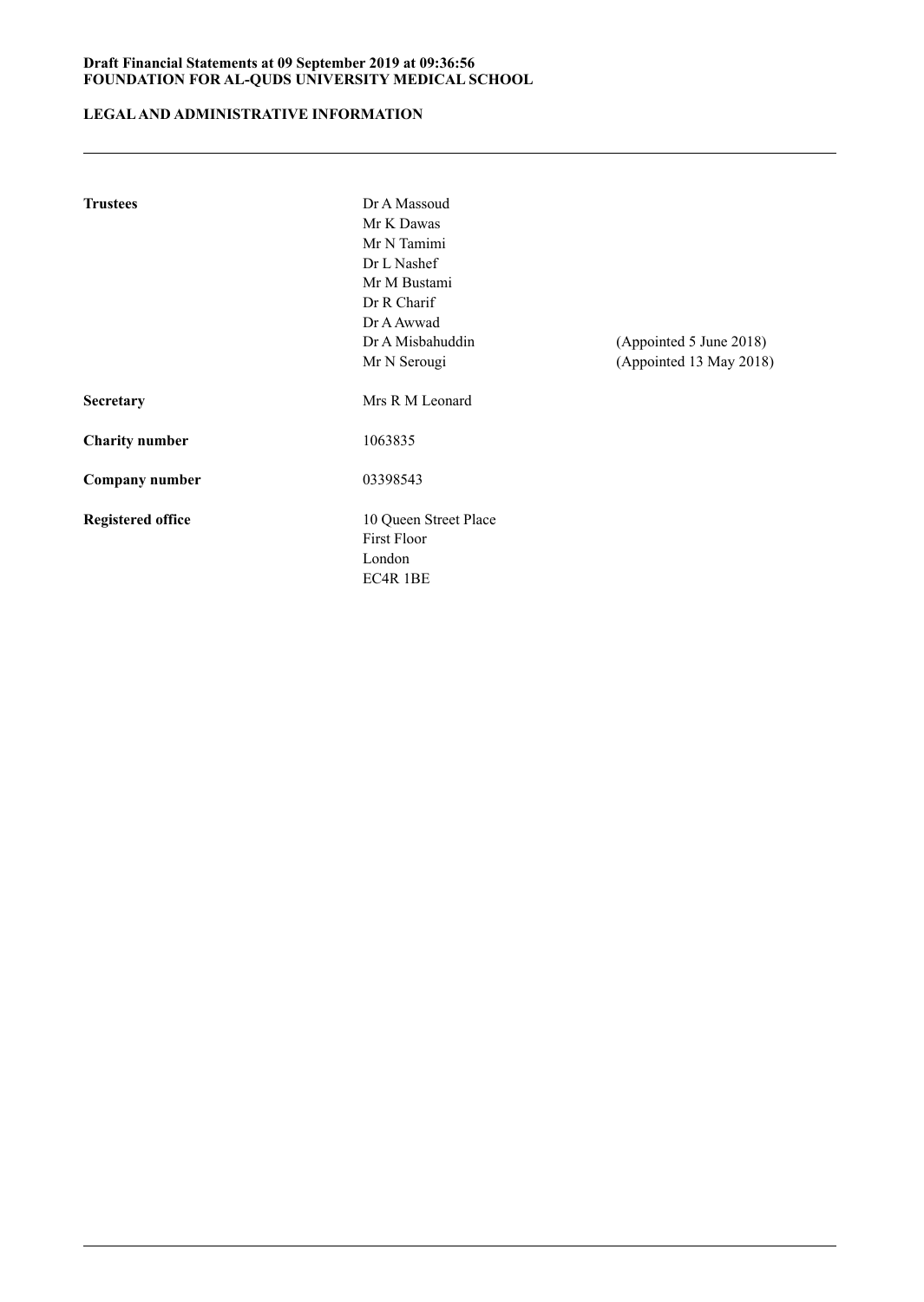## **CONTENTS**

|                                   | Page           |
|-----------------------------------|----------------|
| Report of the trustees            | $1 - 3$        |
| Independent examiner's report     | $\overline{4}$ |
| Statement of financial activities | 5              |
| <b>Balance</b> sheet              | 6              |
| Notes to the accounts             | $7 - 12$       |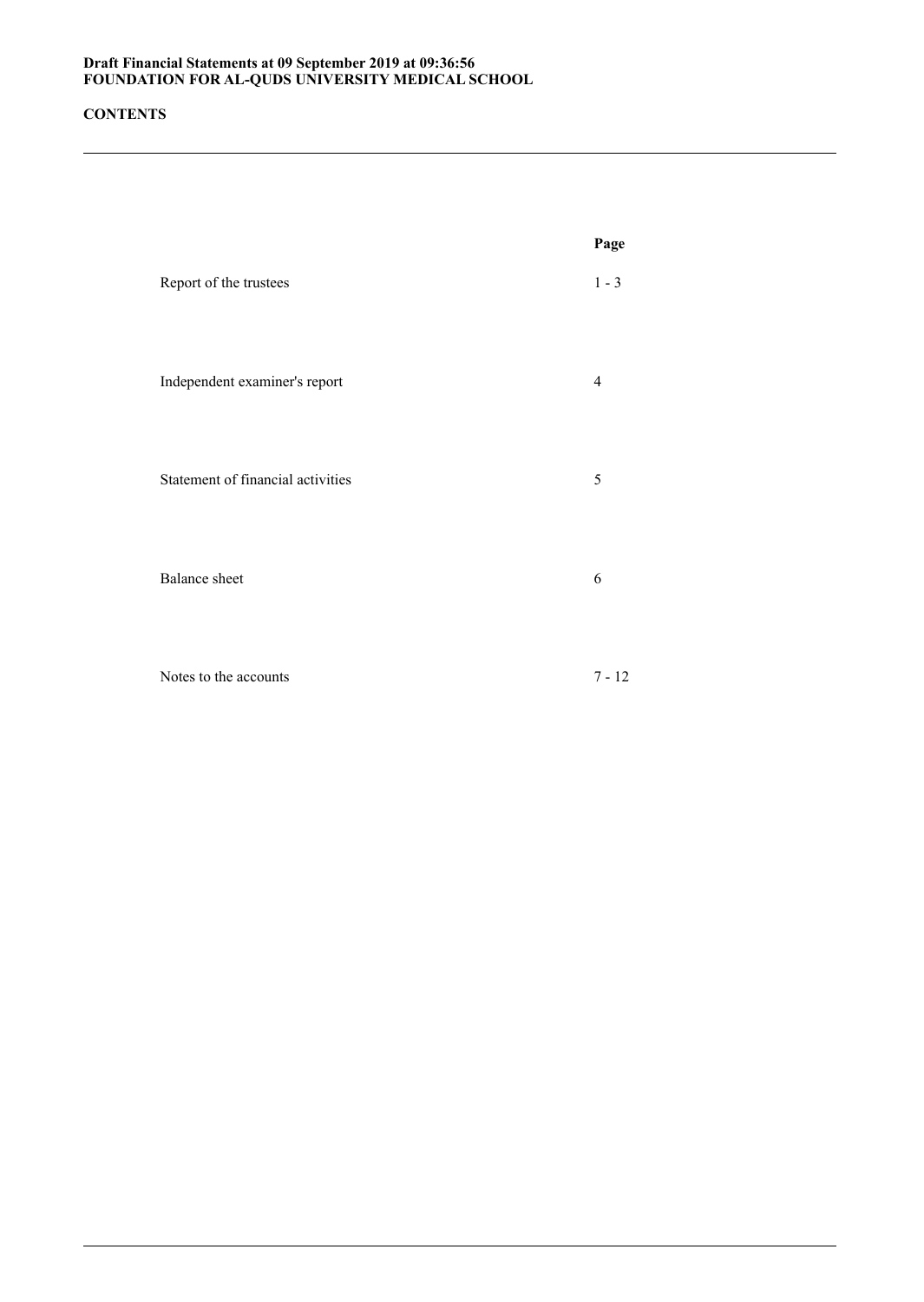## **REPORT OF THE TRUSTEES**

## **FOR THE YEAR ENDED 31 DECEMBER 2018**

The trustees present their report and financial statements for the year ended 31 December 2018.

The accounts have been prepared in accordance with the accounting policies set out in note 1 to the accounts and comply with the charity's Articles of Association, the Companies Act 2006 and "Accounting and Reporting by Charities: Statement of Recommended Practice applicable to charities preparing their accounts in accordance with the Financial Reporting Standard applicable in the UK and Republic of Ireland (FRS 102)" (as amended for accounting periods commencing from 1 January 2016)

## **Objectives and activities**

The Foundation for Al-Quds University Medical School (FQMS) was incorporated on 3rd July 1997 as a company limited by guarantee No 3398543. FQMS received registration of it charitable status from the Charity Commissioners on 7th August 1997 with the registered charity number 1063835. The principal charitable objects of FQMS are the advancement of education in the public field of medicine and in particular for the advancement of all aspects of the work of the Medical School at Al-Quds University. At the time of formation this was the only Palestinian medical school: the charity has since extended its work to support medical schools in Gaza and Nablus. In recognition, it adopted a working name in addition to FQMS: The Al-Quds Foundation for Medical Schools in Palestine.

The trustees have paid due regard to guidance issued by the Charity Commission in deciding what activities the charity should undertake.

This report covers the period between 1st January and 31st December 2018.

The 21stAGM of the Foundation, held on Monday 8th October 2018, was kindly hosted by Mrs Dalia Salaam-Rishani in London. Mr Khaled Dawas chaired the meeting. The remaining trustees for the period were Dr Nihad Tamimi (vice chairman) Dr Mahmud Bustami, Dr Rawya Charif, Dr Ahmed Massoud, Dr Awwad Awwad, Dr Lina Nashef, Dr Anjum Misbahuddin and Mr Neil Serougi. Miss Rita Leonard is the FQMS secretary. Dr Fuad Haddad stepped down as trustee.

The trustees met at regular intervals in 2018. The meetings were held on:

- 7th January
- 8th April
- 13th May<br>• 9th Septer
- 9th September

In between formal meetings, trustees conducted the business of the charity with monthly email contact. The Conference and Courses Subcommittee comprises Ahmed Massoud and Mahmud Bustami. Responsibility for postgraduate trainee affairs is held by Nihad Tamimi and the Madrinha Trust liaison is held by Khaled Dawas. The annual dinner organising committee comprised Rawya Charif, Lina Nashef and Ahmed Massoud.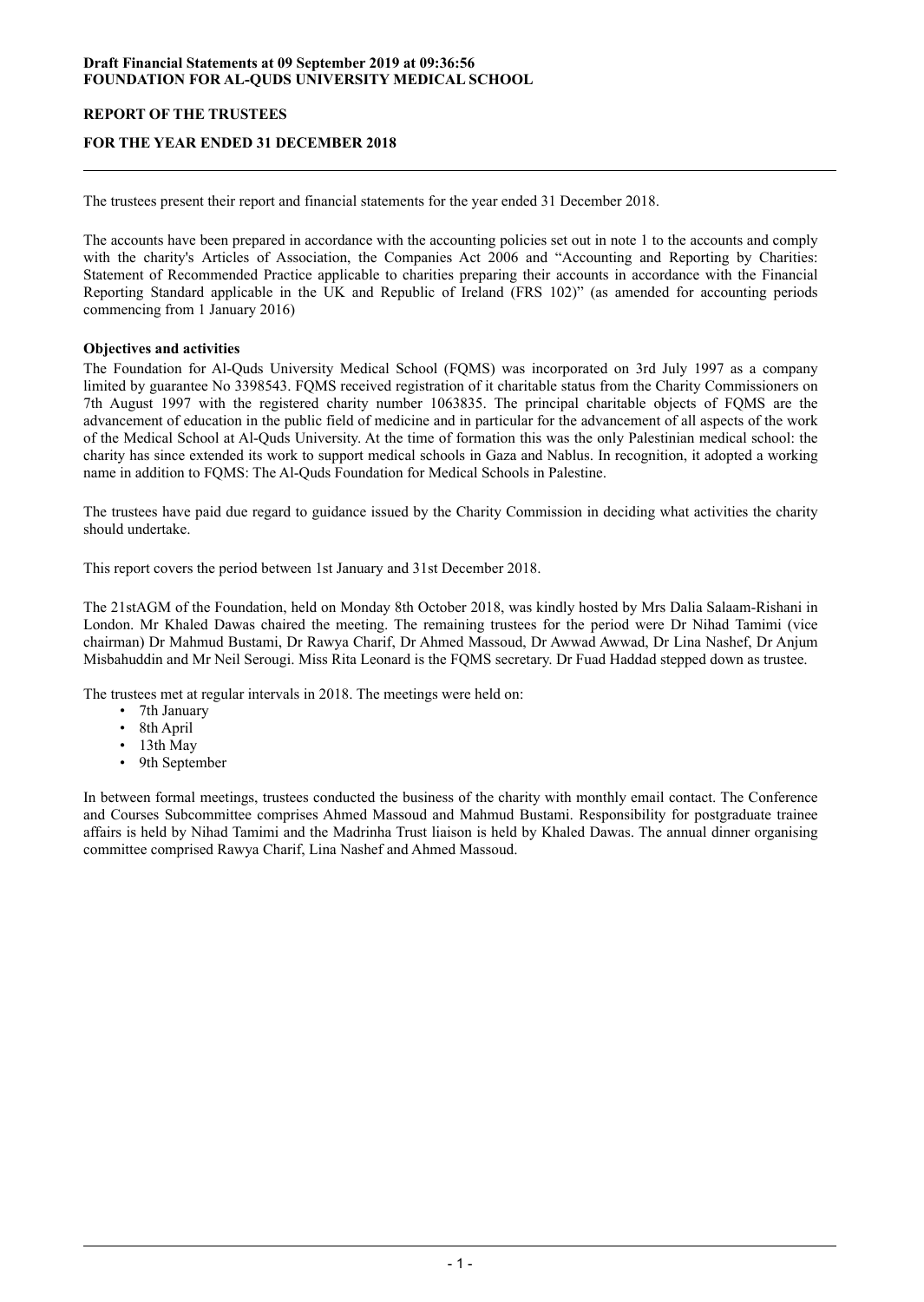## **REPORT OF THE TRUSTEES (CONTINUED)**

## **FOR THE YEAR ENDED 31 DECEMBER 2018**

FQMS activities included support for undergraduates and postgraduate training. These include the following:

- Support external teachers and examiners.
- External student elective placements (for senior medical students from the West Bank and Gaza).
- Expanded temporary student accommodation during clinical placements (Al-Quds University).
- Refurbishing Anatomy laboratory at IUG, Gaza.
- Support for attending conferences.
- Faculty development (IUG Gaza).
- Bursaries for students based on merit and need (West Bank and Gaza).
- Selection and administration of Madrinha Trust Scholarships facilitated by FQMS. In 2018, we selected 4 more students from Al Azhar.
- Support for postgraduate trainees continued. Our pathology trainee, the only postgraduate trainee outside the UK has postponed her UK specialty exam due to personal circumstances and is now due to complete the exam in early 2020. Other trainees through our FQMS/Juzoor partnership (funded by the Arab Fund for Economic and Social Development) continued their training as follows:
	- a. Gynaeoncology trainee in London (UCLH) completed in 2018 and returned to the West Bank.
	- b. Haematopathology trainee in Bristol (Southmead) completed in December 2018 and returned to the West Bank in March 2019.
	- c. Paediatrician specialising in Paediatric Cardiology in Southampton (University Hospital) started 2015. Has returned to an NHS post and is still being overseen in a mentorship relationship by FQMS.
	- d. Laparoscopic Gynaecology trainee in London (UCLH).
	- e. Interventional Radiology trainee started in May 2018 in London (KCL).

Rita Leonard has been the sole salaried employee since 2014 (full time since September 2016) at FQMS.

FQMS is proud of its continued partnership with the Arab Fund and Juzoor. We started a new agreement allowing for up to 6 more trainees to be funded for subspecialty training in the UK. We are also very grateful to our partner the Madrinha Trust for funding scholarships and mentoring deserving medical students in both Gaza and the West Bank.

FQMS extends its thanks to the elective students' host institutions and supervisors and to all who helped in their reception and placement. In 2018, many students were unable to travel to their electives because of continued travel restrictions in Gaza and tighter visa processes in the UK. However, the situation saw some easing compared to 2017.

The FQMS annual fundraising dinner was successfully held in April 2018. However, the date had been changed due to the inclement climate on the initial planned date in March. Ms Farah Nabulsi, the film writer was the keynote speaker.

For the preparation of the accounts, which form part of this report, the trustees thank our secretary Rita Leonard and treasurer (appointed in February 2018) Reuben Ramanah. FQMS congratulates the deans and all their colleagues and students for continuing progress in the face of immense difficulties.

Many supporters, not specifically mentioned, have made extremely generous donations to the charity as well as giving of their time and skills. The trustees are grateful for all their support and encouragement without which much of the charity's work will not be possible. We remain committed to the development of FQMS in expertise and service towards the fulfilment of its objective of furthering medical education. FQMS and its trustees are dedicated to collaborative working with partners who eschew the same goals of developing a good medical education and leaders of the future.

Khaled Dawas

Chairman of Trustees, FQMS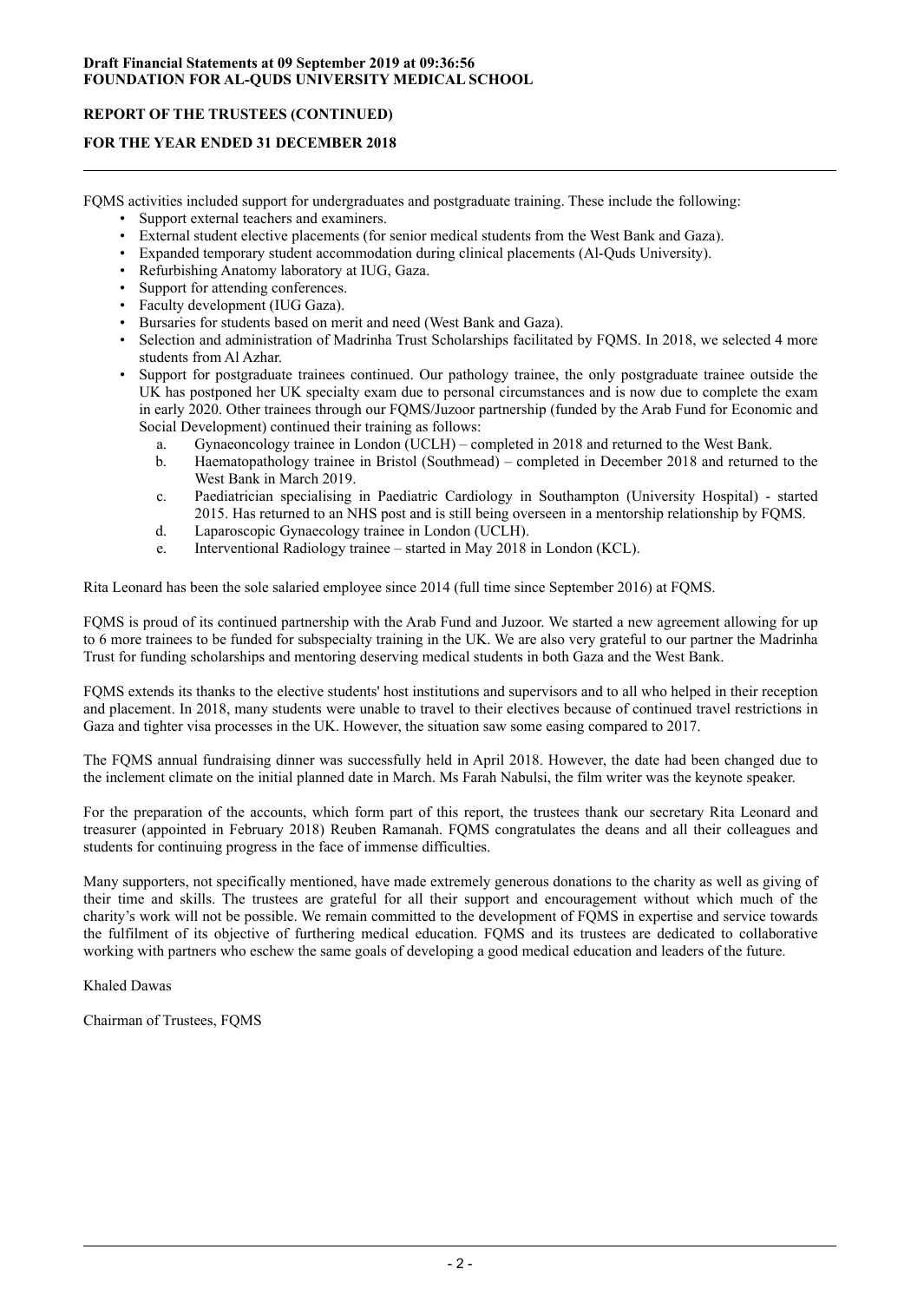## **REPORT OF THE TRUSTEES (CONTINUED)**

## **FOR THE YEAR ENDED 31 DECEMBER 2018**

## **Financial review**

It is FQMS policy to make sure that the unrestricted funds are maintained at a level to fund a full year of activities and projects in view of the difficulties encountered in transferring funds to Palestine. As an example, funding for the substantial postgraduate training programme originates in the Middle East and is subject to significant delays.

However, FQMS is committed to rapid use of its charitable funds for the agreed projects and maintenance of as small a financial reserve as possible. FQMS will be increasing funding on several projects, as well as considering new key projects in the coming year.

#### **Structure, governance and management**

The charity is controlled by its governing document, a deed of trust, and constitutes a limited company, limited by guarantee, as defined by the Companies Act 2006.

The trustees, who are also the directors for the purpose of company law, and who served during the year and up to the date of signature of the financial statements were:

Dr A Massoud Dr F Haddad (Retired 8 October 2018) Mr K Dawas Mr N Tamimi Dr L Nashef Mr M Bustami Dr R Charif Dr AAwwad Dr A Misbahuddin (Appointed 5 June 2018) Mr N Serougi (Appointed 13 May 2018)

Approved by order of the board of trustees and signed on its behalf by:

..............................

**Mr K Dawas** Trustee Dated: ............................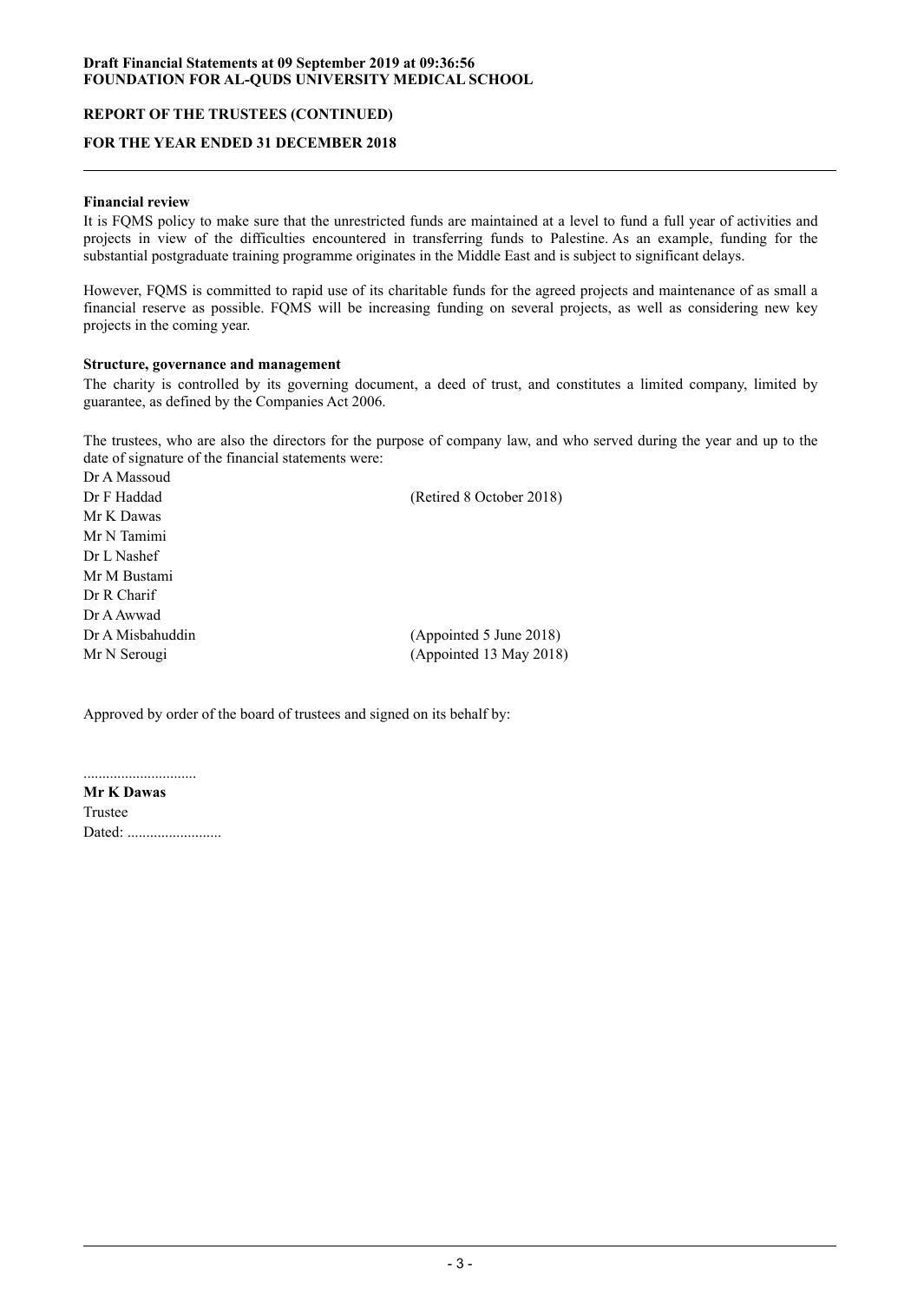## **INDEPENDENT EXAMINER'S REPORT**

## **TO THE TRUSTEES OF FOUNDATION FOR AL-QUDS UNIVERSITY MEDICAL SCHOOL**

I report on the financial statements of the charity for the year ended 31 December 2018, which are set out on pages 5 to 12.

#### **Respective responsibilities of trustees and examiner**

The charity's trustees, who are also the directors of Foundation for Al-Quds University Medical School for the purposes of company law, are responsible for the preparation of the financial statements. The trustees consider that an audit is not required for this year under section 144(2) of the Charities Act 2011 (the 2011 Act) and that an independent examination is needed. The charity's gross income exceeded £250,000 and I am qualified to undertake the examination being a qualified member of P T Minchell.

Having satisfied myself that the charity is not subject to audit under company law and is eligible for independent examination, it is my responsibility to:

- (i) examine the financial statements under section 145 of the 2011 Act;
- (ii) to follow the procedures laid down in the general Directions given by the Charity Commission under section 145 (5)(b) of the 2011 Act; and
- (iii) to state whether particular matters have come to my attention.

## **Basis of independent examiner's report**

My examination was carried out in accordance with the general Directions given by the Charity Commission. An examination includes a review of the accounting records kept by the charity and a comparison of the financial statements presented with those records. It also includes consideration of any unusual items or disclosures in the financial statements, and seeking explanations from you as trustees concerning any such matters. The procedures undertaken do not provide all the evidence that would be required in an audit and consequently no opinion is given as to whether the financial statements present a 'true and fair view' and the report is limited to those matters set out in the next statement.

#### **Independent examiner's statement**

In connection with my examination, no matter has come to my attention:

- (a) which gives me reasonable cause to believe that in any material respect the requirements:
	- (i) to keep accounting records in accordance with section 386 of the Companies Act 2006; and
	- (ii) to prepare financial statements which accord with the accounting records, comply with the accounting requirements of section 396 of the Companies Act 2006 and with the methods and principles of the Statement of Recommended Practice: Accounting and Reporting by Charities;

have not been met or

(b) to which, in my opinion, attention should be drawn in order to enable a proper understanding of the financial statements to be reached.

P T Minchell For and on behalf of Clarkson Hyde LLP

Chartered Accountants St Nicholas Way

Dated: ......................... SM1 1JB

3rd Floor Chancery House Sutton Surrey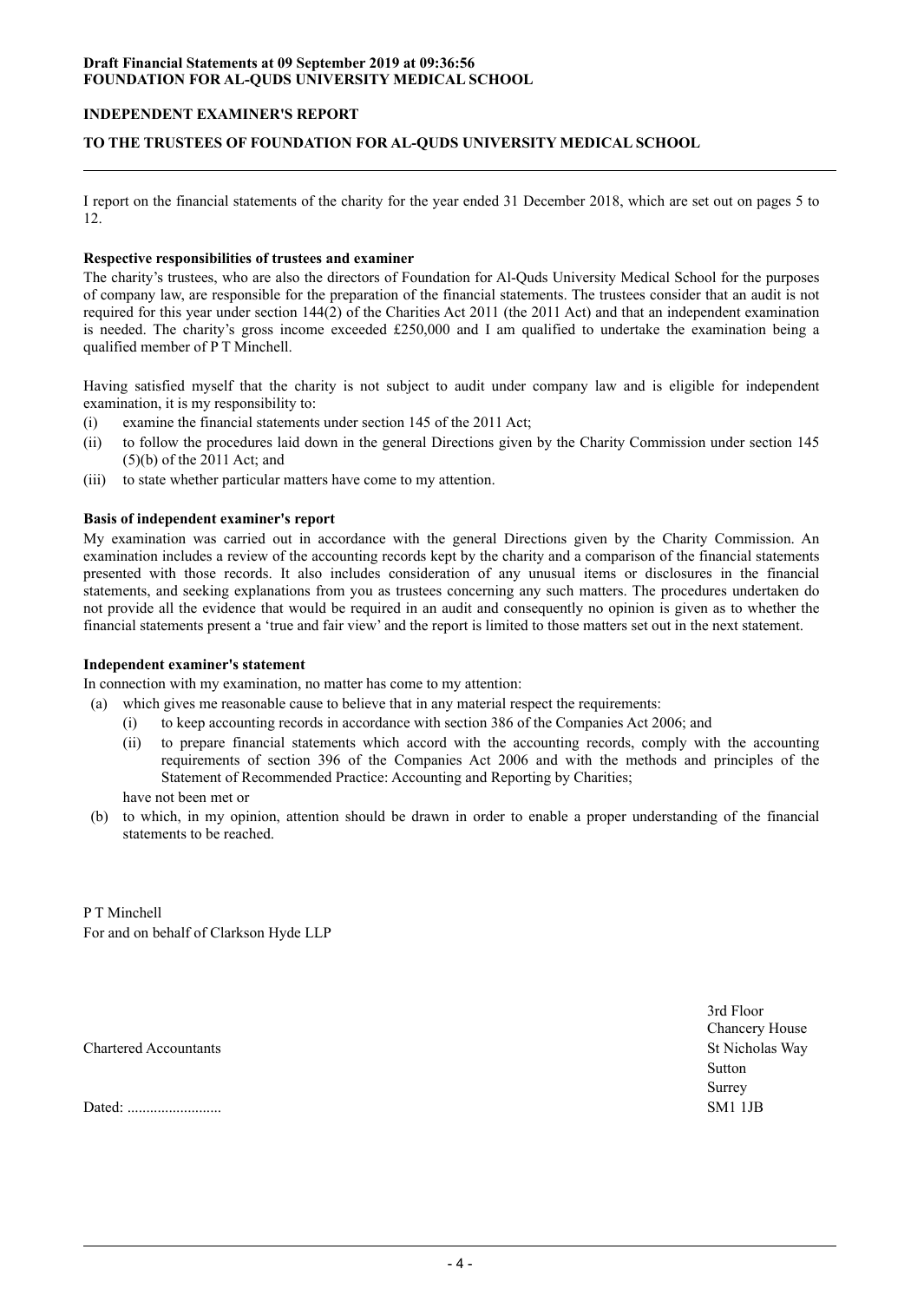## **STATEMENT OF FINANCIALACTIVITIES INCLUDING INCOME AND EXPENDITURE ACCOUNT**

# **FOR THE YEAR ENDED 31 DECEMBER 2018**

|                                                       |              | <b>Unrestricted</b><br>funds | <b>Restricted</b><br>funds | <b>Total</b><br>2018 | <b>Total</b><br>2017 |
|-------------------------------------------------------|--------------|------------------------------|----------------------------|----------------------|----------------------|
|                                                       | <b>Notes</b> | £                            | £                          | £                    | £                    |
| <b>Income from:</b>                                   |              |                              |                            |                      |                      |
| Donations and gifts                                   | $\mathbf{3}$ | 89,772                       | 196,890                    | 286,662              | 429,220              |
| Charitable activities                                 | 4            | 7,897                        |                            | 7,897                | 11,172               |
| Investments                                           | 5            | 1,443                        |                            | 1,443                | 695                  |
| <b>Total income</b>                                   |              | 99,112                       | 196,890                    | 296,002              | 441,087              |
| <b>Expenditure on:</b>                                |              |                              |                            |                      |                      |
| Raising funds                                         | 6            | 64,196                       |                            | 64,196               | 80,084               |
| Charitable activities                                 | 7            | 49,768                       | 222,991                    | 272,759              | 287,804              |
| <b>Total resources expended</b>                       |              | 113,964                      | 222,991                    | 336,955              | 367,888              |
| Net (outgoing)/incoming resources before<br>transfers |              | (14, 852)                    | (26, 101)                  | (40, 953)            | 73,199               |
| Gross transfers between funds                         |              | 13,695                       | (13,695)                   |                      |                      |
| Net (expenditure)/income for the year/                |              |                              |                            |                      |                      |
| Net movement in funds                                 |              | (1, 157)                     | (39,796)                   | (40, 953)            | 73,199               |
| Fund balances at 1 January 2018                       |              | 299,037                      | 209,558                    | 508,595              | 435,396              |
| Fund balances at 31 December 2018                     |              | 297,880                      | 169,762                    | 467,642              | 508,595              |
|                                                       |              |                              |                            |                      |                      |

The statement of financial activities includes all gains and losses recognised in the year.

All income and expenditure derive from continuing activities.

The statement of financial activities also complies with the requirements for an income and expenditure account under the Companies Act 2006.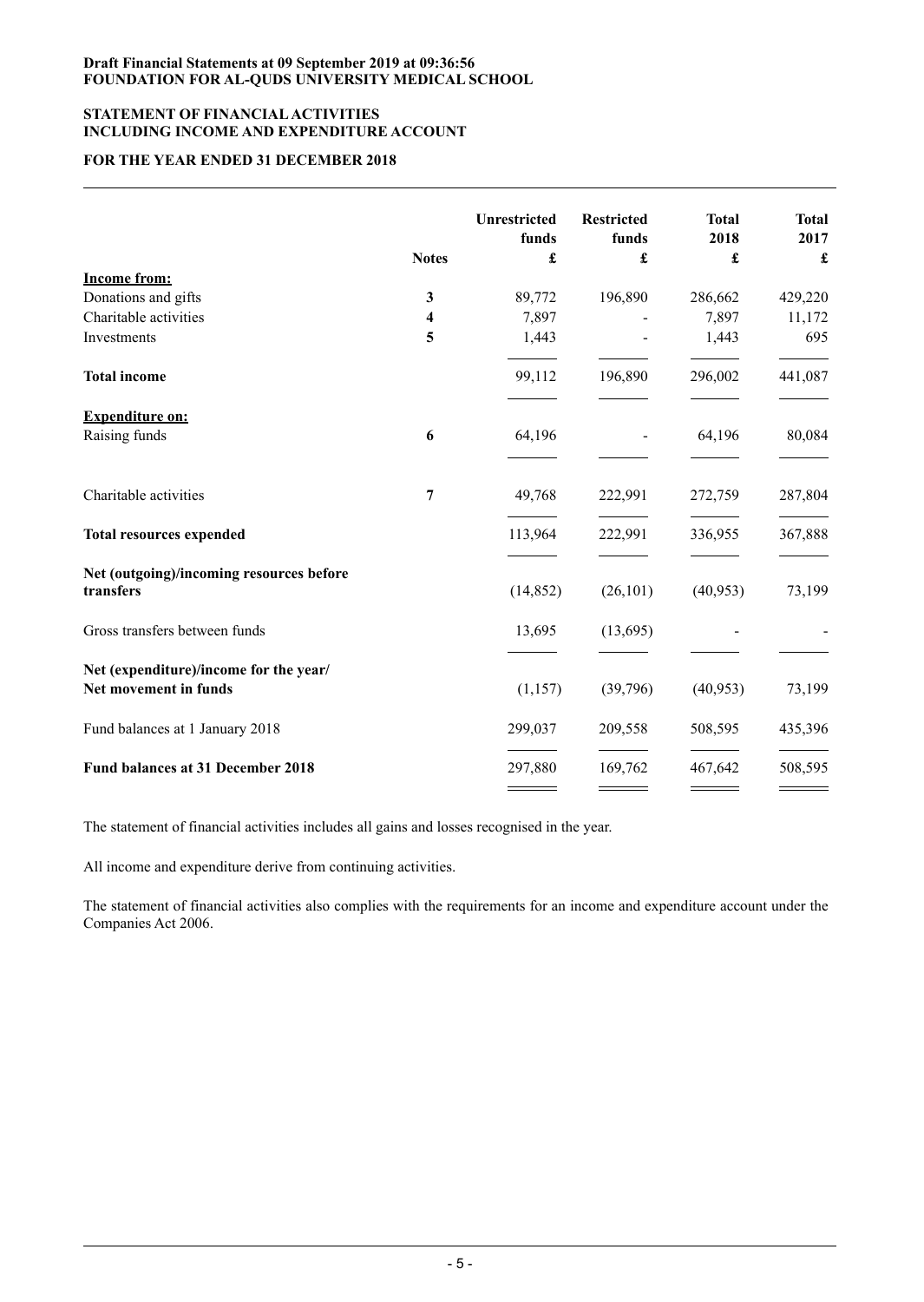## **BALANCE SHEET**

## **AS AT 31 DECEMBER 2018**

|                                           |              | 2018    |         | 2017                 |         |
|-------------------------------------------|--------------|---------|---------|----------------------|---------|
|                                           | <b>Notes</b> | £       | £       | $\pmb{\mathfrak{L}}$ |         |
| <b>Current assets</b>                     |              |         |         |                      |         |
| Debtors                                   | 11           | 36,984  |         | 84,142               |         |
| Cash at bank and in hand                  |              | 437,305 |         | 443,891              |         |
|                                           |              | 474,289 |         | 528,033              |         |
| Creditors: amounts falling due within one |              |         |         |                      |         |
| year                                      | 12           | (6,647) |         | (19, 438)            |         |
| Net current assets                        |              |         | 467,642 |                      | 508,595 |
|                                           |              |         |         |                      |         |
| <b>Income funds</b>                       |              |         |         |                      |         |
| Restricted funds                          | 13           |         | 169,762 |                      | 209,558 |
| Unrestricted funds                        |              |         | 297,880 |                      | 299,037 |
|                                           |              |         |         |                      |         |
|                                           |              |         | 467,642 |                      | 508,595 |
|                                           |              |         |         |                      |         |

The company is entitled to the exemption from the audit requirement contained in section 477 of the Companies Act 2006, for the year ended 31 December 2018.

The trustees acknowledge their responsibilities for ensuring that the charity keeps accounting records which comply with section 386 of the Act and for preparing financial statements which give a true and fair view of the state of affairs of the company as at the end of the financial year and of its incoming resources and application of resources, including its income and expenditure, for the financial year in accordance with the requirements of sections 394 and 395 and which otherwise comply with the requirements of the Companies Act 2006 relating to financial statements, so far as applicable to the company.

The members have not required the company to obtain an audit of its financial statements for the year in question in accordance with section 476.

These financial statements have been prepared in accordance with the provisions applicable to companies subject to the small companies regime.

The financial statements were approved by the Trustees on .........................

Mr K Dawas **Trustee**

..............................

**Company Registration No. 03398543**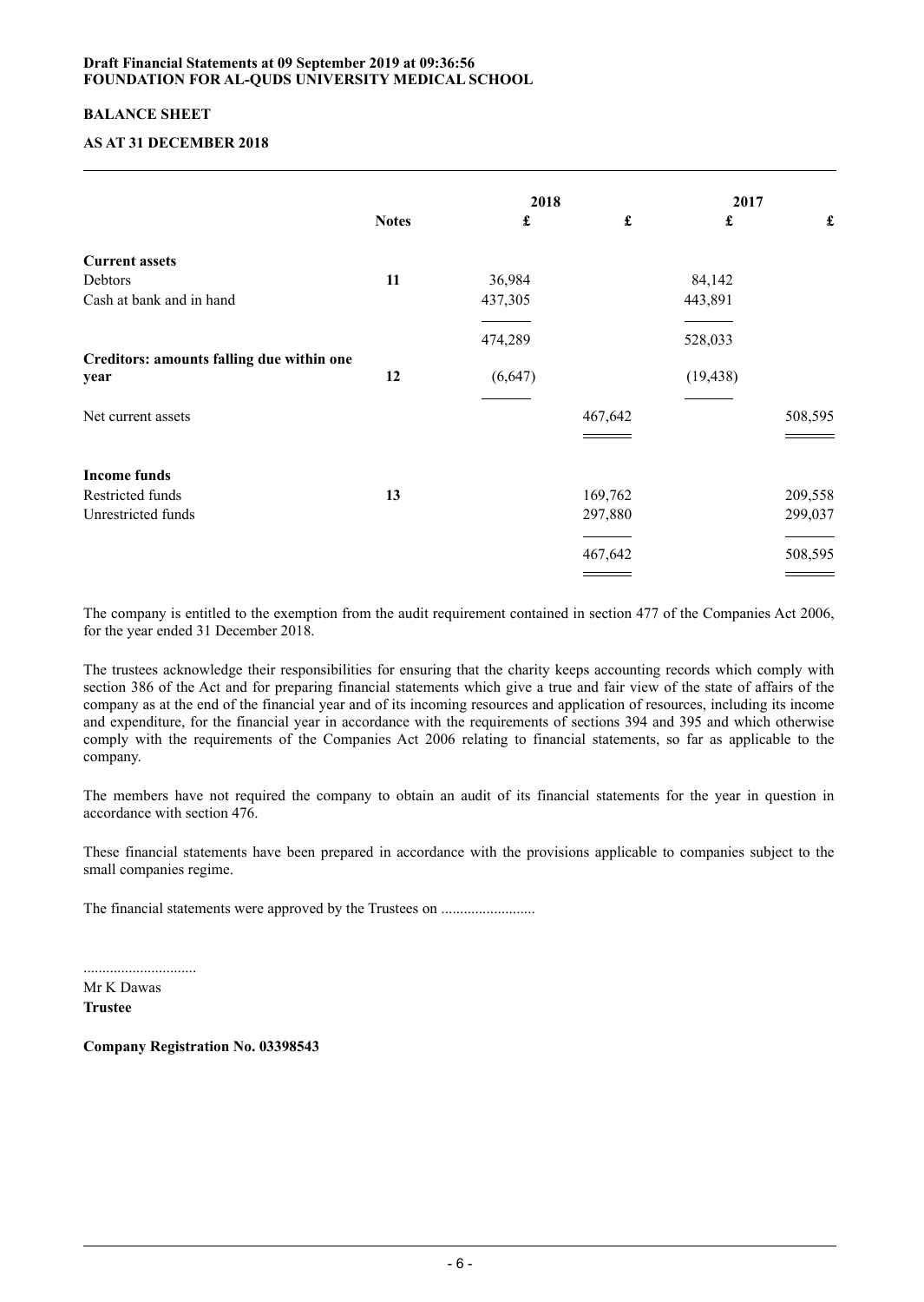## **NOTES TO THE FINANCIAL STATEMENTS**

#### **FOR THE YEAR ENDED 31 DECEMBER 2018**

#### **1 Accounting policies**

#### **Charity information**

Foundation for Al-Quds University Medical School is a private company limited by guarantee incorporated in England and Wales. The registered office is 10 Queen Street Place, First Floor, London, EC4R 1BE.

#### **1.1 Accounting convention**

The accounts have been prepared in accordance with the charity's Articles of Association, the Companies Act 2006 and "Accounting and Reporting by Charities: Statement of Recommended Practice applicable to charities preparing their accounts in accordance with the Financial Reporting Standard applicable in the UK and Republic of Ireland (FRS 102)" (as amended for accounting periods commencing from 1 January 2016). The charity is a Public Benefit Entity as defined by FRS 102.

The charity has taken advantage of the provisions in the SORP for charities applying FRS 102 Update Bulletin 1 not to prepare a Statement of Cash Flows.

The financial statements are prepared in sterling, which is the functional currency of the charity. Monetary amounts in these financial statements are rounded to the nearest £.

#### **1.2 Going concern**

At the time of approving the financial statements, the trustees have a reasonable expectation that the charity has adequate resources to continue in operational existence for the foreseeable future. Thus the trustees continue to adopt the going concern basis of accounting in preparing the financial statements.

#### **1.3 Charitable funds**

Unrestricted funds are available for use at the discretion of the trustees in furtherance of their charitable objectives unless the funds have been designated for other purposes.

Restricted funds are subject to specific conditions by donors as to how they may be used. The purposes and uses of the restricted funds are set out in the notes to the financial statements.

#### **1.4 Incoming resources**

Income is recognised when the charity is legally entitled to it after any performance conditions have been met, the amounts can be measured reliably, and it is probable that income will be received.

Cash donations are recognised on receipt. Other donations are recognised once the charity has been notified of the donation, unless performance conditions require deferral of the amount. Income tax recoverable in relation to donations received under Gift Aid or deeds of covenant is recognised at the time of the donation.

## **1.5 Resources expended**

Expenditure is accounted for on an accruals basis and has been classified under headings that aggregate all cost related to the category. Where costs cannot be directly attributed to particular headings they have been allocated to activities on a basis consistent with the use of resources.

Grants offered subject to conditions which have not been met at the year end date are noted as a commitment but not accrued as expenditure.

## **1.6 Tangible fixed assets**

Tangible fixed assets are initially measured at cost and subsequently measured at cost or valuation, net of depreciation and any impairment losses.

Depreciation is recognised so as to write off the cost or valuation of assets less their residual values over their useful lives on the following bases:

IT Equipment 25% Straight Line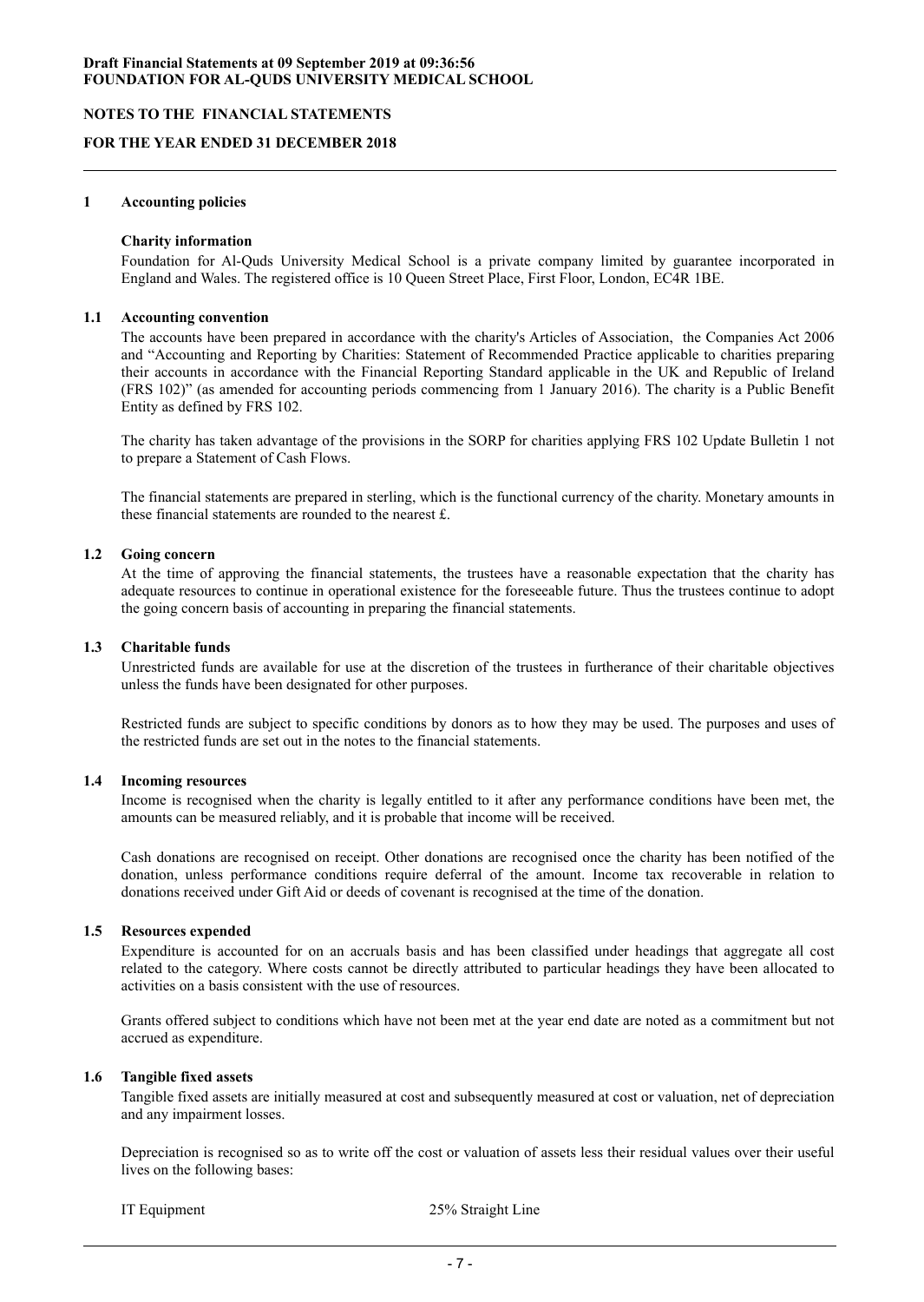**NOTES TO THE FINANCIAL STATEMENTS (CONTINUED)**

## **FOR THE YEAR ENDED 31 DECEMBER 2018**

#### **1 Accounting policies (Continued)**

The gain or loss arising on the disposal of an asset is determined as the difference between the sale proceeds and the carrying value of the asset, and is recognised in net income/(expenditure) for the year.

#### **1.7 Cash and cash equivalents**

Cash and cash equivalents include cash in hand, deposits held at call with banks, other short-term liquid investments with original maturities of three months or less, and bank overdrafts. Bank overdrafts are shown within borrowings in current liabilities.

#### **1.8 Financial instruments**

The charity has elected to apply the provisions of Section 11 'Basic Financial Instruments' and Section 12 'Other Financial Instruments Issues' of FRS 102 to all of its financial instruments.

Financial instruments are recognised in the charity's balance sheet when the charity becomes party to the contractual provisions of the instrument.

Financial assets and liabilities are offset, with the net amounts presented in the financial statements, when there is a legally enforceable right to set off the recognised amounts and there is an intention to settle on a net basis or to realise the asset and settle the liability simultaneously.

#### *Basic financial assets*

Basic financial assets, which include debtors and cash and bank balances, are initially measured at transaction price including transaction costs and are subsequently carried at amortised cost using the effective interest method unless the arrangement constitutes a financing transaction, where the transaction is measured at the present value of the future receipts discounted at a market rate of interest. Financial assets classified as receivable within one year are not amortised.

## *Basic financial liabilities*

Basic financial liabilities, including creditors and bank loans are initially recognised at transaction price unless the arrangement constitutes a financing transaction, where the debt instrument is measured at the present value of the future payments discounted at a market rate of interest. Financial liabilities classified as payable within one year are not amortised.

Debt instruments are subsequently carried at amortised cost, using the effective interest rate method.

Trade creditors are obligations to pay for goods or services that have been acquired in the ordinary course of operations from suppliers. Amounts payable are classified as current liabilities if payment is due within one year or less. If not, they are presented as non-current liabilities. Trade creditors are recognised initially at transaction price and subsequently measured at amortised cost using the effective interest method.

## *Derecognition of financial liabilities*

Financial liabilities are derecognised when the charity's contractual obligations expire or are discharged or cancelled.

## **1.9 Employee benefits**

The cost of any unused holiday entitlement is recognised in the period in which the employee's services are received.

Termination benefits are recognised immediately as an expense when the charity is demonstrably committed to terminate the employment of an employee or to provide termination benefits.

## **1.10 Retirement benefits**

Payments to defined contribution retirement benefit schemes are charged as an expense as they fall due.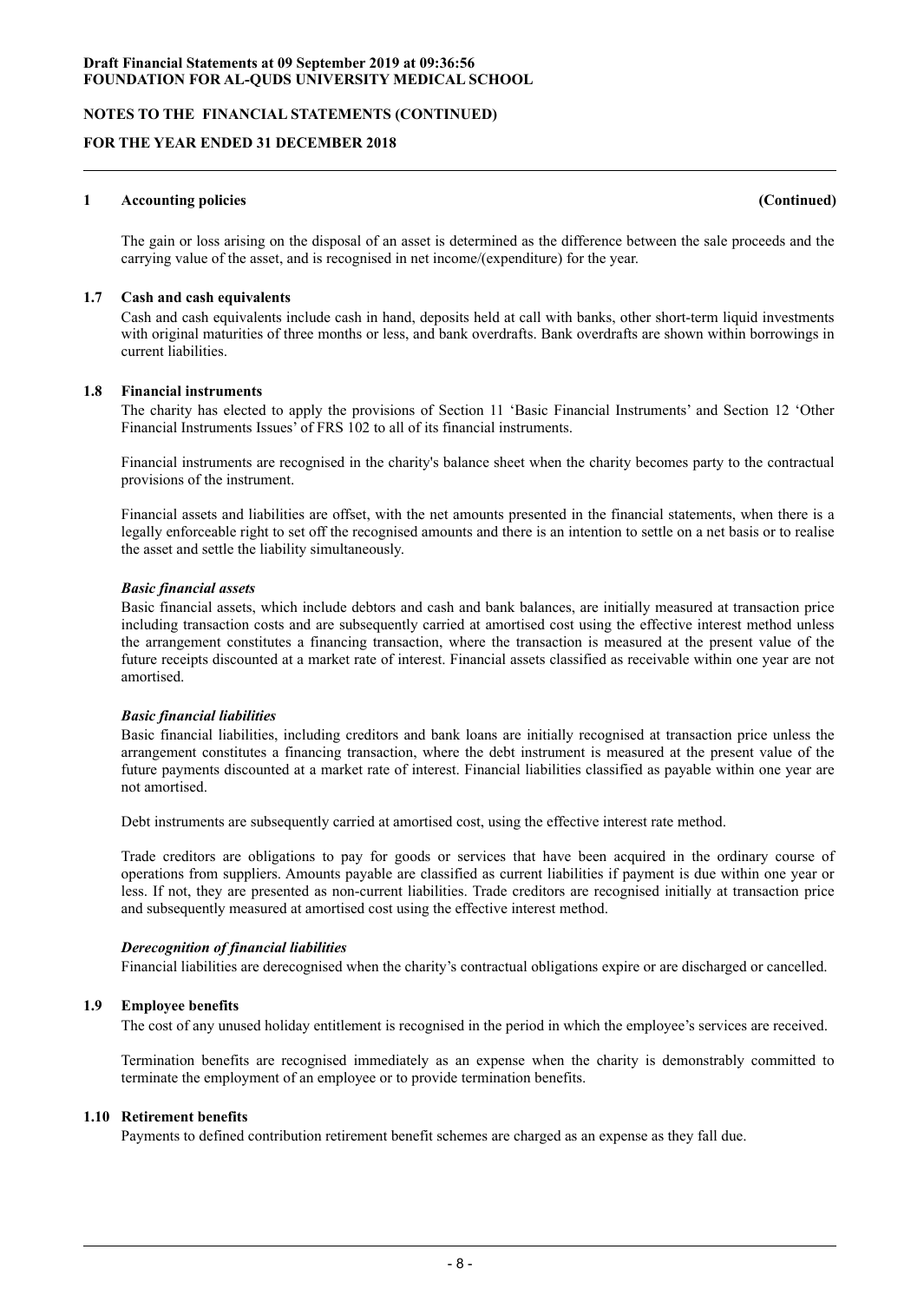**NOTES TO THE FINANCIAL STATEMENTS (CONTINUED)**

## **FOR THE YEAR ENDED 31 DECEMBER 2018**

## **2 Critical accounting estimates and judgements**

In the application of the charity's accounting policies, the trustees are required to make judgements, estimates and assumptions about the carrying amount of assets and liabilities that are not readily apparent from other sources. The estimates and associated assumptions are based on historical experience and other factors that are considered to be relevant. Actual results may differ from these estimates.

The estimates and underlying assumptions are reviewed on an ongoing basis. Revisions to accounting estimates are recognised in the period in which the estimate is revised where the revision affects only that period, or in the period of the revision and future periods where the revision affects both current and future periods.

#### **3 Donations and gifts**

|                                     | <b>Unrestricted</b><br>funds | <b>Restricted</b><br>funds | <b>Total</b><br>2018 | <b>Total</b><br>2017 |
|-------------------------------------|------------------------------|----------------------------|----------------------|----------------------|
|                                     | £                            | £                          | £                    | £                    |
| Donations and gifts                 | 89,772                       | 196,890                    | 286,662              | 429,220              |
| For the year ended 31 December 2017 | 188,025                      | 241,195                    |                      | 429,220              |

## **4 Charitable activities**

|                     | 2018<br>a., | 2017<br>£ |
|---------------------|-------------|-----------|
| Gift aid receivable | 7,897       | 11,172    |

#### **5 Investments**

| 2018                         | 2017 |
|------------------------------|------|
| t                            | £    |
| Interest receivable<br>1,443 | 695  |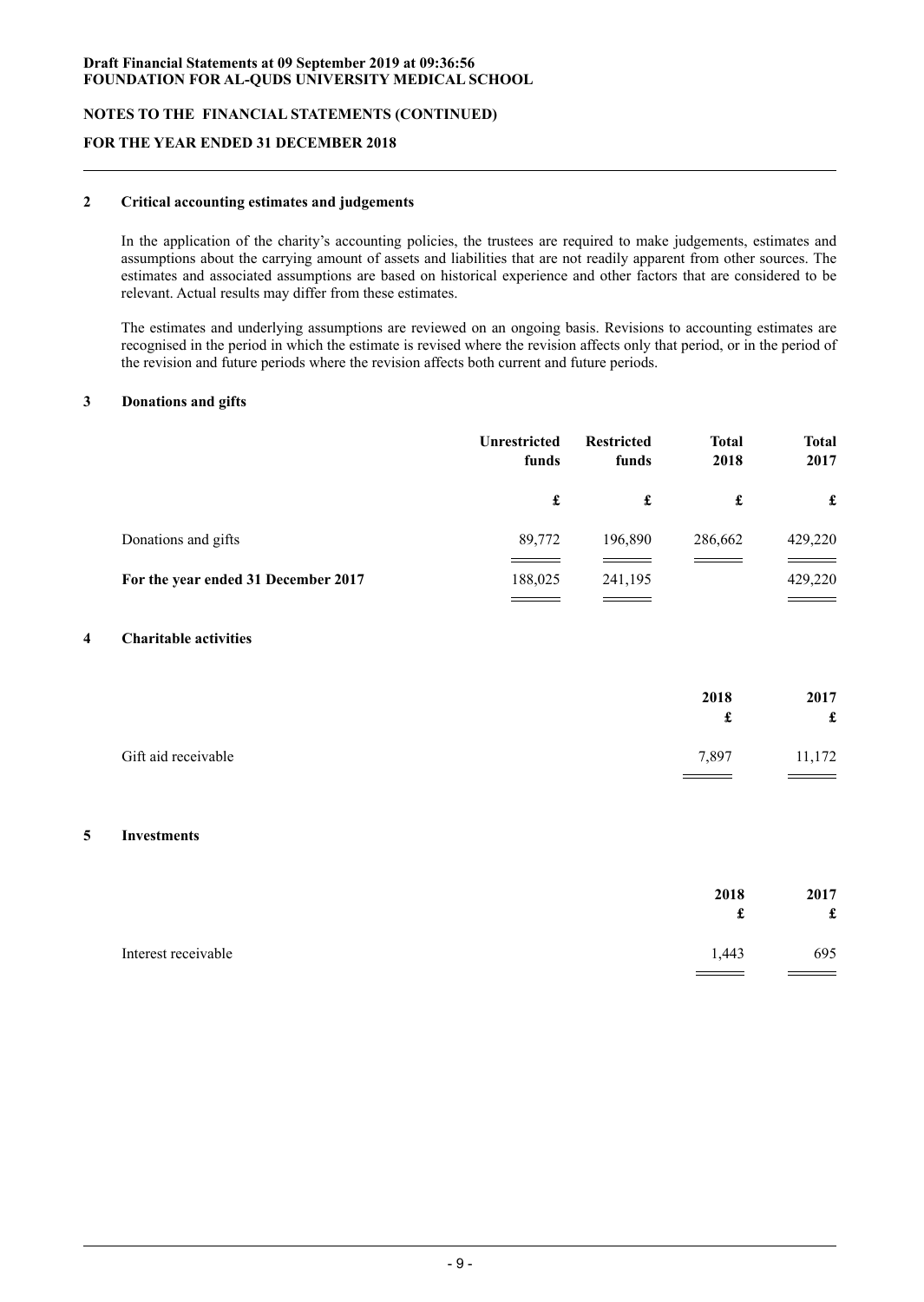# **NOTES TO THE FINANCIAL STATEMENTS (CONTINUED)**

# **FOR THE YEAR ENDED 31 DECEMBER 2018**

## **6 Raising funds**

| £                        |                    |
|--------------------------|--------------------|
| 1,462<br>1,920           | $\pmb{\mathbf{f}}$ |
|                          |                    |
|                          | 3,453              |
|                          | 2,000              |
| 22                       | 29                 |
| 617                      | 12,409             |
| $\overline{\phantom{a}}$ | 4,470              |
| 24,542                   | 24,446             |
| 35,633                   | 33,000             |
| $\overline{\phantom{0}}$ | 277                |
| 64,196                   | 80,084             |
|                          |                    |

|                            | 2018    | 2017    |
|----------------------------|---------|---------|
|                            | £       | £       |
| Support costs for students | 272,759 | 287,804 |

# **8 Trustees**

None of the trustees (or any persons connected with them) received any remuneration or benefits from the charity during the year.

# **9 Employees**

## **Number of employees**

The average monthly number of employees during the year was:

|                         | 2018<br><b>Number</b> | 2017<br><b>Number</b>        |
|-------------------------|-----------------------|------------------------------|
|                         | 1                     | 1                            |
| <b>Employment costs</b> | 2018<br>£             | 2017<br>£                    |
| Wages and salaries      | 34,750                | 33,000                       |
| Social security costs   | 428                   | $\overline{\phantom{0}}$     |
| Other pension costs     | 455                   | $\qquad \qquad \blacksquare$ |
|                         | 35,633                | 33,000                       |
|                         |                       |                              |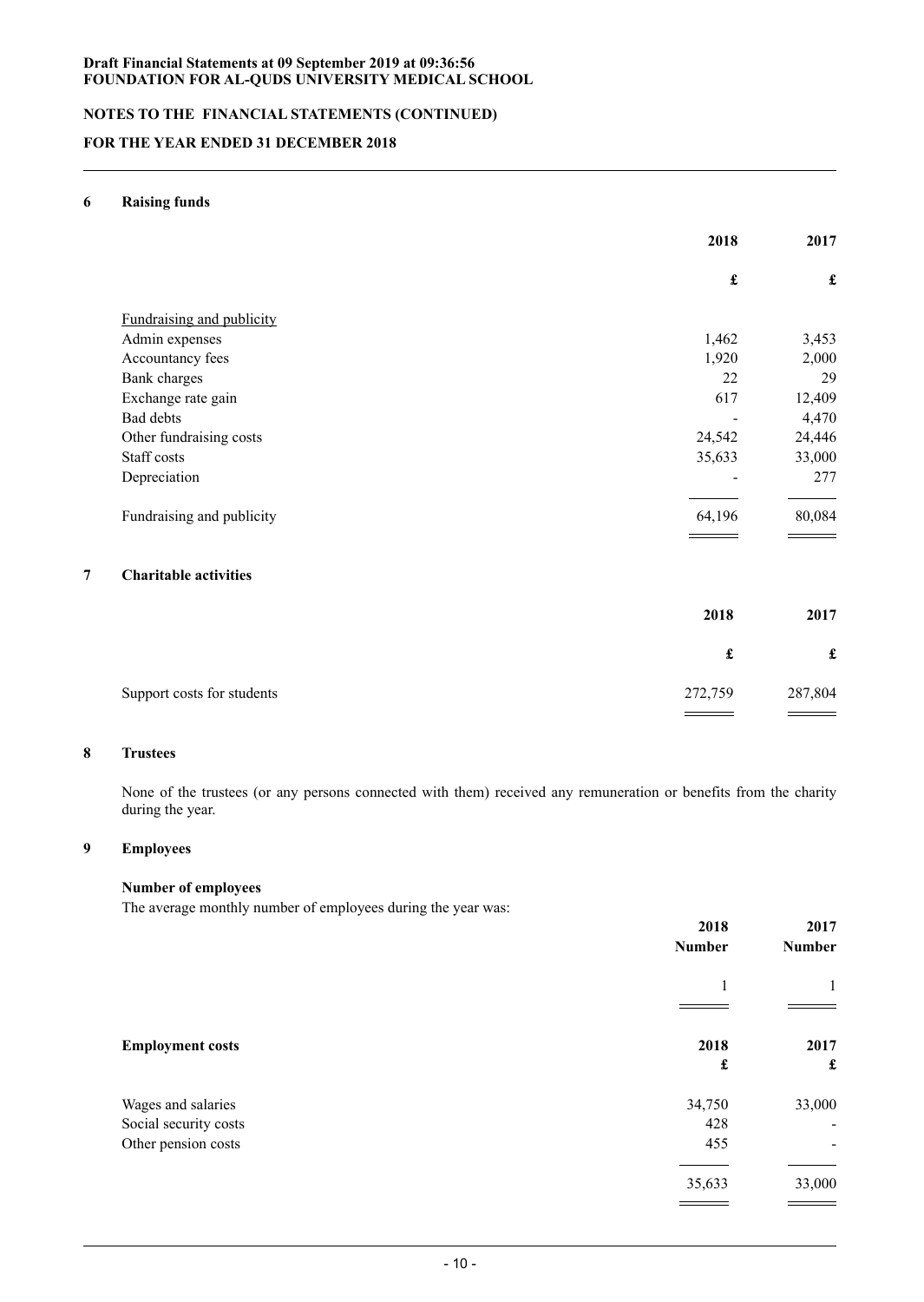# **NOTES TO THE FINANCIAL STATEMENTS (CONTINUED)**

# **FOR THE YEAR ENDED 31 DECEMBER 2018**

## 10 **Financial instruments**

|    |                                                 | 2018                 | 2017                 |
|----|-------------------------------------------------|----------------------|----------------------|
|    |                                                 | $\pmb{\mathfrak{L}}$ | $\pmb{\mathfrak{L}}$ |
|    | <b>Carrying amount of financial assets</b>      |                      |                      |
|    | Debt instruments measured at amortised cost     | 25,374               | 64,584               |
|    | <b>Carrying amount of financial liabilities</b> |                      |                      |
|    | Measured at amortised cost                      | 6,647                | 19,438               |
|    |                                                 |                      |                      |
| 11 | <b>Debtors</b>                                  |                      |                      |
|    |                                                 | 2018                 | 2017                 |
|    | Amounts falling due within one year:            | $\pmb{\mathfrak{L}}$ | $\pmb{\mathbf{f}}$   |
|    | Accounts receivable                             | 25,374               | 48,310               |
|    | Other debtors                                   |                      | 16,274               |
|    | Prepayments and accrued income                  | 11,610               | 19,558               |
|    |                                                 | 36,984               | 84,142               |
|    |                                                 |                      |                      |
| 12 | Creditors: amounts falling due within one year  |                      |                      |
|    |                                                 | 2018                 | 2017                 |
|    |                                                 | £                    | $\pmb{\mathfrak{L}}$ |
|    | Accounts payable                                | 4,647                | 17,427               |
|    | Other creditors                                 |                      | 11                   |
|    | Accruals and deferred income                    | 2,000                | 2,000                |
|    |                                                 | 6,647                | 19,438               |